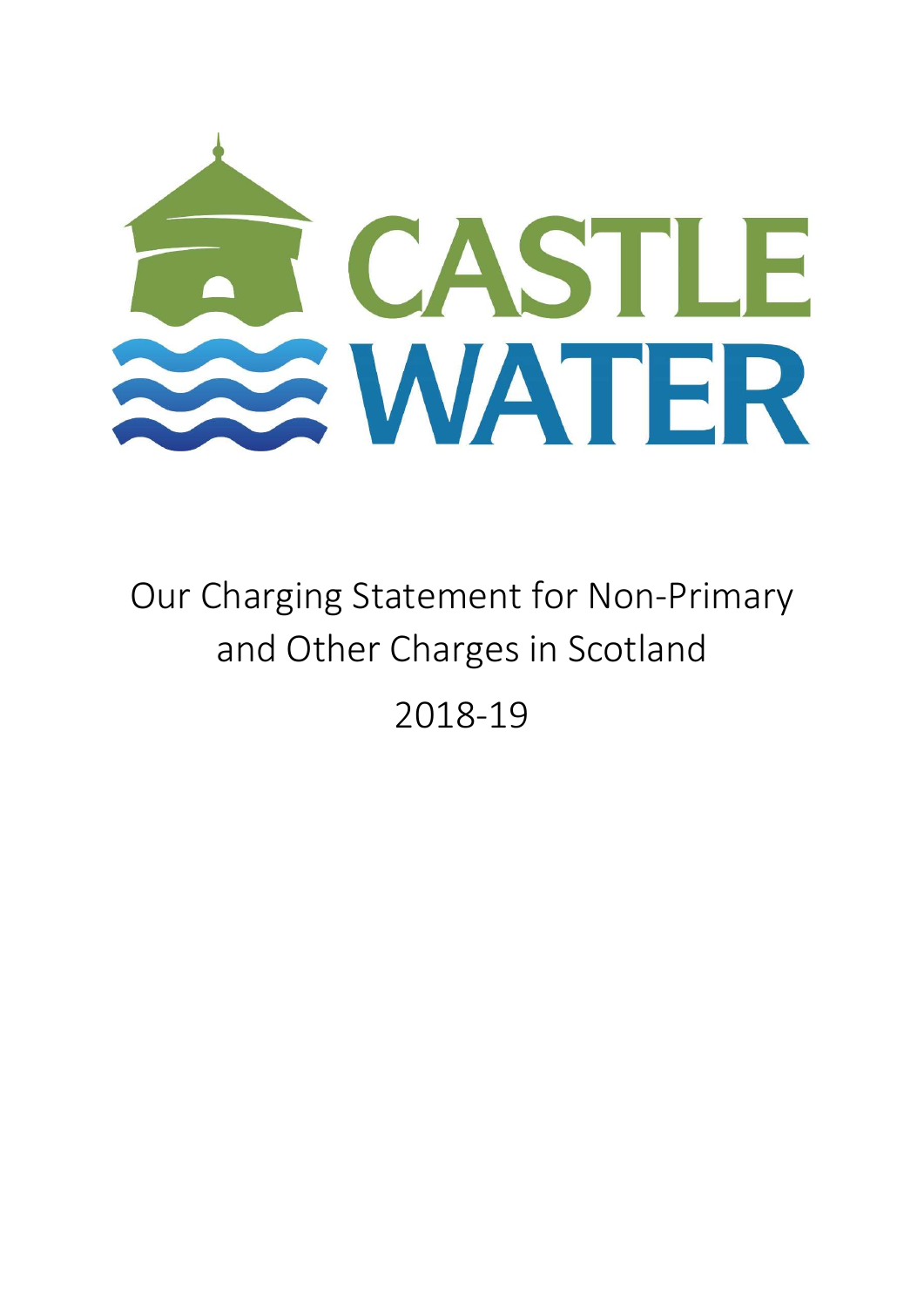

# 1 Temporary Consents for Trade Effluent Discharge

A temporary consent will be valid for sis months, after which time it will automatically terminate.

| Category of Discharge  | Charge per Consent |
|------------------------|--------------------|
| Low Strength / Risk    | £204.40            |
| Medium Strength / Risk | £408.91            |
| High Strength / Risk   | £681.52            |

# 2 Verification of Services

## 2.1 De-registration Requests

| Activity                                             | Charge          | Abortive Visit Charge |
|------------------------------------------------------|-----------------|-----------------------|
| Verification using Scottish Water Systems            | £23.30          | N/A                   |
| Visit During Standard Hours (Two Person Service)     | £213.92         | £178.08               |
| First Hour                                           |                 |                       |
| Visit During Standard Hours (Two Person Service) Per | £142.68         |                       |
| Hour Thereafter                                      |                 |                       |
| Visit Out-With Standard Hours (Two Person Service)   | £281.34         | £234.30               |
| First Hour                                           |                 |                       |
| Visit Out-With Standard Hours (Two Person Service)   | £187.26         |                       |
| Per Hour Thereafter                                  |                 |                       |
| Visit requiring additional resources during or out-  | Based on Actual | Based on 1 Hour 15    |
| with standard hours                                  | Cost            | Minutes               |

### 2.2 Verification of Meter Details

| Activity                      | Charge               | Abortive Visit Charge      |
|-------------------------------|----------------------|----------------------------|
| Visit During Standard Hours-  | £106.96              | £89.04                     |
| First Hour                    |                      |                            |
| Visit During Standard Hours-  | £71.34               |                            |
| Per Hour Thereafter           |                      |                            |
| Visit Out-With Standard Hours | £140.67              | £117.15                    |
| – First Hour                  |                      |                            |
| Visit Out-With Standard Hours | £93.63               |                            |
| – Per Hour Thereafter         |                      |                            |
| Visit requiring additional    | Based on Actual Cost | Based on 1 Hour 15 Minutes |
| resources during or out-with  |                      |                            |
| standard hours                |                      |                            |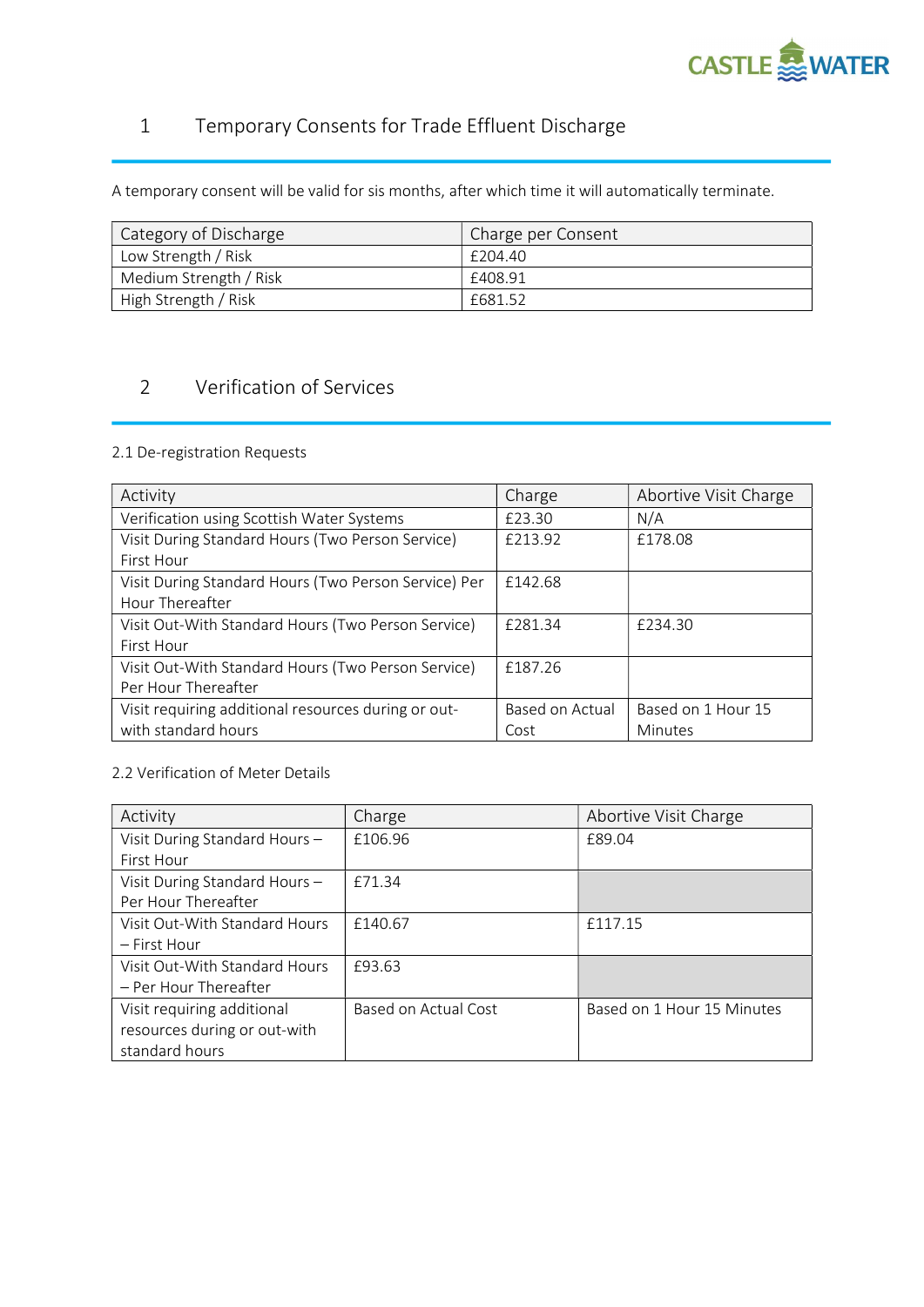

#### 2.3 Verification of Water Service Configuration

| Activity                                                 | Charge             | Abortive Visit Charge |
|----------------------------------------------------------|--------------------|-----------------------|
| Verification using Scottish Water Systems                | £23.30             | N/A                   |
| Visit During Standard Hours (Two Person Service) First   | £213.92            | £178.08               |
| Hour                                                     |                    |                       |
| Visit During Standard Hours (Two Person Service) Per     | £142.68            |                       |
| Hour Thereafter                                          |                    |                       |
| Visit Out-With Standard Hours (Two Person Service) First | F281.34            | £234.30               |
| Hour                                                     |                    |                       |
| Visit Out-With Standard Hours (Two Person Service) Per   | £187.26            |                       |
| Hour Thereafter                                          |                    |                       |
| Visit requiring additional resources during or out-with  | Based on           | Based on 1 Hour 15    |
| standard hours                                           | <b>Actual Cost</b> | Minutes               |

2.4 Legal Review – Associated with Verification of Water Service or Supply Configurations

| Activity                              | Charge |
|---------------------------------------|--------|
| Legal (Property Ownership) Review Fee | £78.40 |

# 3 Water Shut off and Reconnection

 There are two types of disconnections that we offer – temporary and permanent. You can request and pay for either type to be carried out at your property.

We will also temporarily or permanently disconnect your supply is you fail to pay your bills. If the supply has been temporarily disconnected, we will reconnect the supply once all outstanding bills have been paid, including the applicable disconnection, reconnection and cost of recovery charges. If your supply has been permanently disconnected, a new connection will need to be applied for, subject to capacity in Scottish Water's network.

3.1 Disconnection Surveys for Temporary and Permanent Disconnections

The cost for disconnecting your supply – whether temporarily or permanently – is based on whether alterations to your pipework are needed. To establish what work is required, we must first carry out a survey. If you need the survey to be done out-of-hours, i.e. out-with Monday to Friday, 8am to 6pm, the survey charges increase.

| Activity                                                    | Charge   | Abortive Visit Charge |
|-------------------------------------------------------------|----------|-----------------------|
| The First Hour of an in-hours standard disconnection survey | £213.92  | £178.08               |
| For each hour thereafter of an in-hours standard            | £142.69  |                       |
| disconnection survey                                        |          |                       |
| The first hour of an out-of-hours standard disconnection    | £281.34  | £234.30               |
| survey                                                      |          |                       |
| For each hour thereafter of an out-of-hours standard        | £187.26  |                       |
| disconnection survey                                        |          |                       |
| Survey requiring additional resources during or out-with    | Based on | Based on 1 Hour 15    |
| standard hours                                              | actual   | Minutes               |
|                                                             | cost     |                       |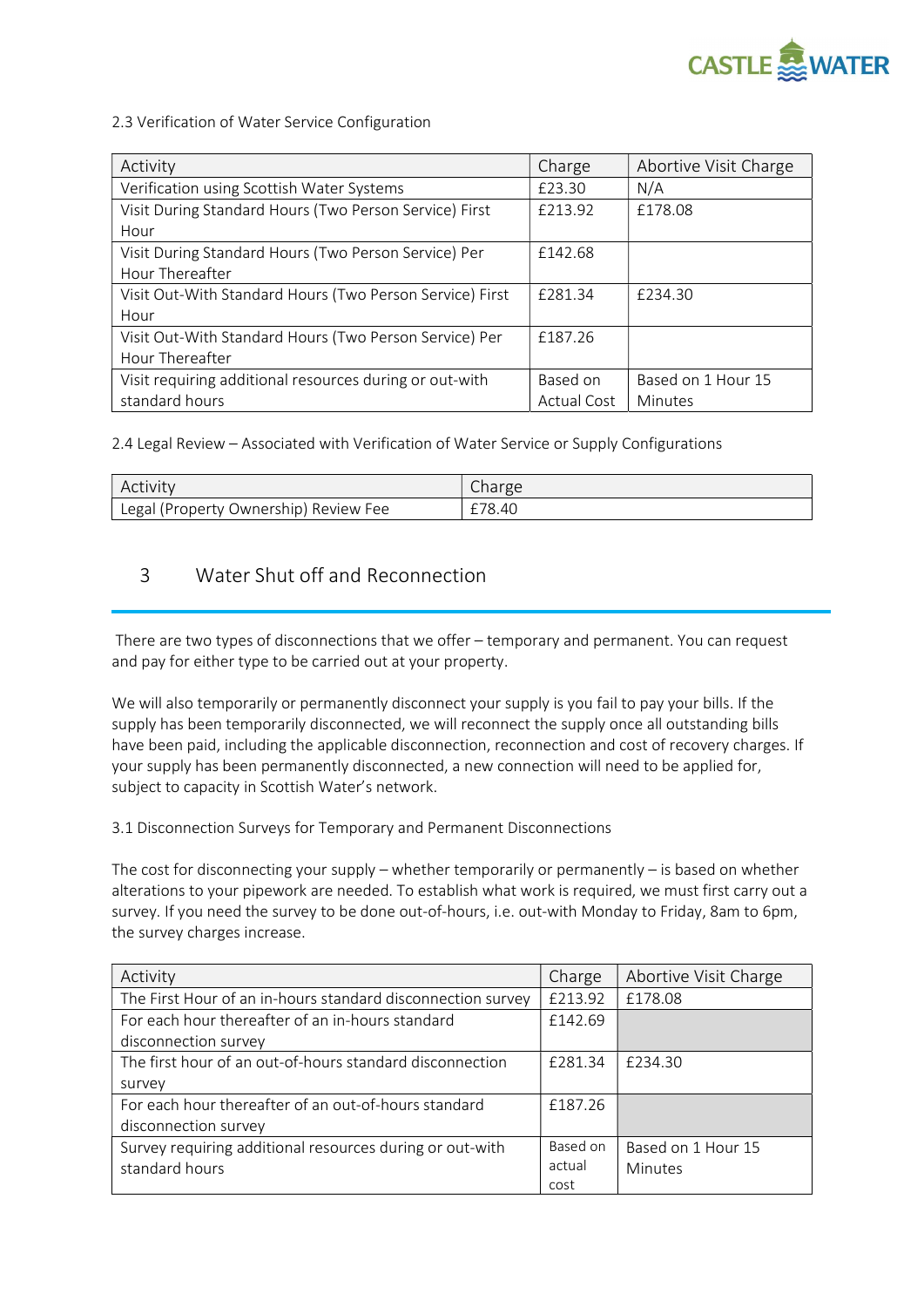

If you can commit to going through with the disconnection before the survey is even carried out, and the survey shows that a standard disconnection is possible, we'll reduce your charges by the amounts below:

|                                       | Charge      | Abortive Visit Charge |
|---------------------------------------|-------------|-----------------------|
| In-hours advanced commitment standard | $-$ f142.68 | $-F178.08$            |
| disconnection                         |             |                       |
| Out-of-hours advanced commitment      | -f187.26    | -£234.30              |
| standard disconnection                |             |                       |

## 3.2 Temporary Disconnection

A temporary disconnection should not last more than three months. Disconnections lasting longer than three months will be classed as a permanent disconnection and will be charged as such. The fixed charges for water, waste water and surface water drainage will continue to apply for each period of temporary disconnection. Should any further cost be incurred in securing access to carry out the survey (e.g. legal costs) these may also be added to your account.

| Activity                                                 | Charge             | Abortive Visit Charge |
|----------------------------------------------------------|--------------------|-----------------------|
| The First Hour of an in-hours standard temporary         | £213.92            | £178.08               |
| disconnection where no pipework modification is required |                    |                       |
| For each hour thereafter of an in-hours temporary        | £142.68            |                       |
| disconnection                                            |                    |                       |
| The first hour of an out-of-hours standard temporary     | £281.34            | £234.30               |
| disconnection where no pipework modification is required |                    |                       |
| For each hour thereafter of an out-of-hours standard     | £187.26            |                       |
| temporary disconnection                                  |                    |                       |
| Non-standard Temporary Disconnection                     | Based on           | Based on Actual Cost  |
|                                                          | <b>Actual Cost</b> |                       |

## 3.3 Permanent Disconnection

If you ask us to permanently disconnect your water supply, you will be charged based upon the actual cost of providing this service, but we ask that a deposit of £250+VAT is paid prior to us submitting the request. Any costs will be deducted from this amount – any difference will be refunded, and any further costs will be invoices upon completion of the work. Abortive visit charges will also apply. These will be based on 1 hour 15 minutes of reasonable resources.

Inspection fee associated with permanent disconnections may also apply. If required, you will always be advised in advance.

| Activity                     | Charge  | Abortive Visit Charge |
|------------------------------|---------|-----------------------|
| Permanent Disconnection      | £560.00 | £224.00               |
| during Standard Hours        |         |                       |
| Permanent Disconnection out- | £728.00 | £291.20               |
| with Standard Hours          |         |                       |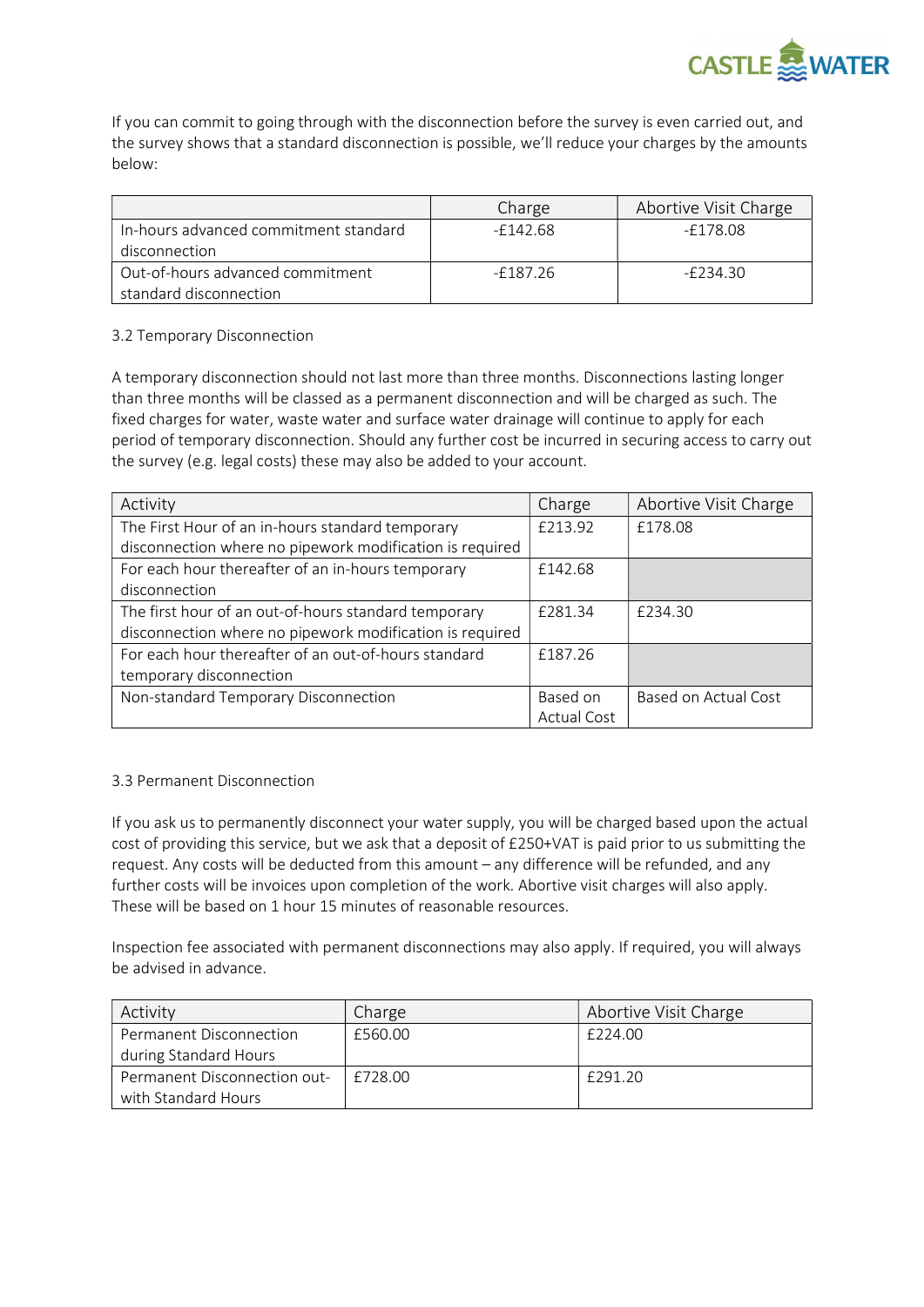

### 3.4 Discontinuation and Re-establishment of Trade Effluent Service

| Activity                                          | Charge                    |
|---------------------------------------------------|---------------------------|
| Survey to Establish if Trade Effluent Service can | Reasonable Costs Incurred |
| be discontinued                                   |                           |
| Discontinuation of Trade Effluent Services        | Reasonable Costs Incurred |
| Re-establishment of Trade Effluent Services       | Reasonable Costs Incurred |
| Abortive Visits                                   | Reasonable Costs Incurred |

## 3.5 Reconnection Charges Following Temporary Disconnection

| Activity                      | Charge               | Abortive Visit Charge      |
|-------------------------------|----------------------|----------------------------|
| In-hours Reconnection         | £106.96              | F89.04                     |
| Out-of-hours Reconnection     | £140.67              | f117.15                    |
| <b>Reconnection Requiring</b> | Based on Actual Cost | Based on 1 Hour 15 Minutes |
| Pipework Alteration           |                      |                            |

## 3.6 Service Removal Verification Survey

| Activity                     | Charge               | Abortive Visit Charge      |
|------------------------------|----------------------|----------------------------|
| Survey During Standard Hours | £106.96              | £89.04                     |
| for the First Hour           |                      |                            |
| Survey During Standard Hours | £71.34               |                            |
| per Hour Thereafter          |                      |                            |
| Survey out-with Standard     | £140.67              | £117.15                    |
| Hours for the First Hour     |                      |                            |
| Survey out-with Standard     | £93.63               |                            |
| Hours per Hour Thereafter    |                      |                            |
| Survey requiring additional  | Based on Actual Cost | Based on 1 Hour 15 Minutes |
| resources during or out-with |                      |                            |
| standard hours               |                      |                            |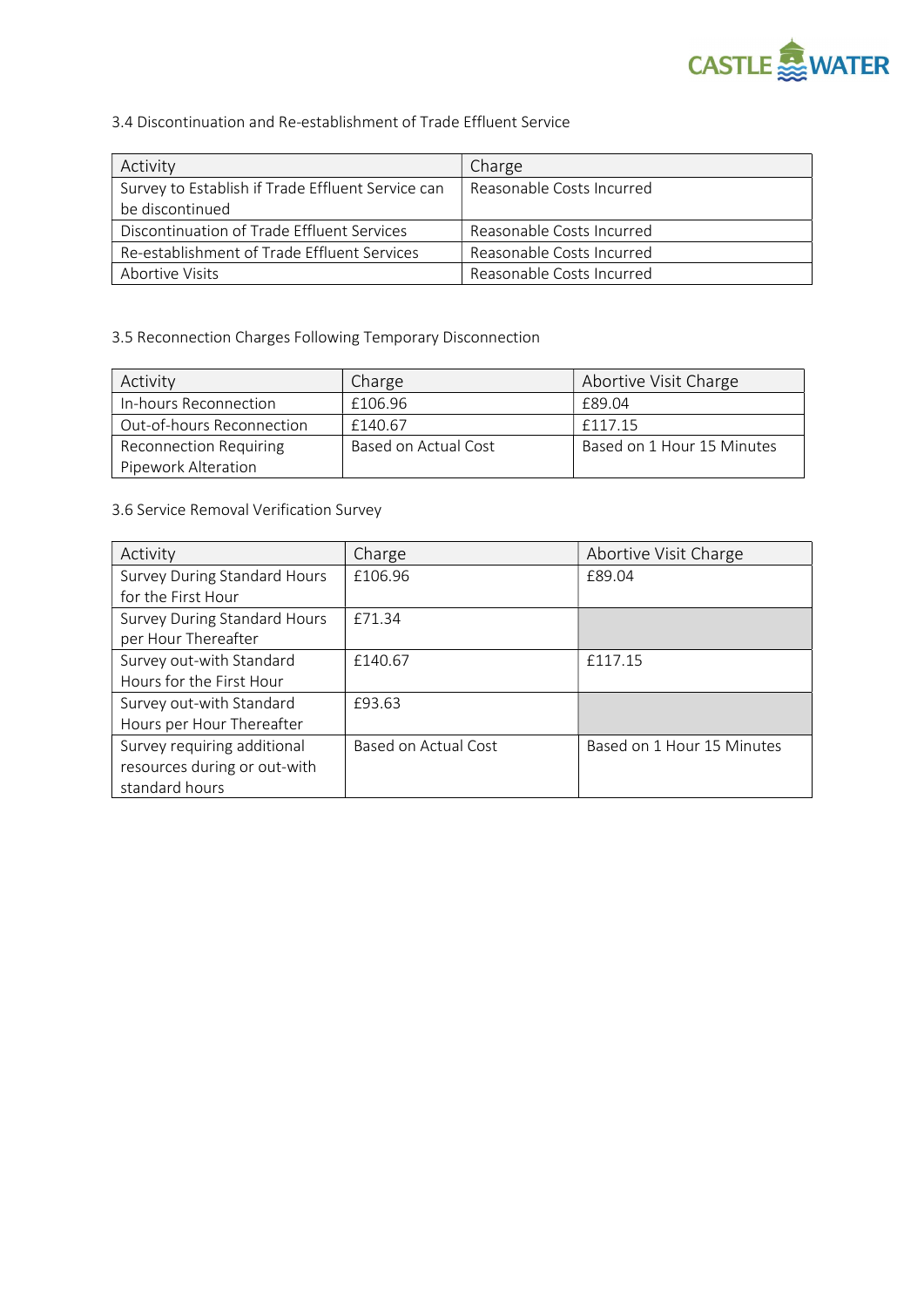

# 4 Metering Services

Metering your supply allows us to bill you based on your actual consumption and allows you to monitor and manage your usage. Our metering services will help you get a meter installed, keep it working properly and make sure it's the right size for your property.

If you have any questions regarding meters that we haven't answered here, please call our Customer Service Team on 0330 333 6510 or email at customersupport@castlewater.co.uk

If you ask for a meter to be installed at your un-metered property, then we will request the service from Scottish Water and charge you based on the meter installation standard charges as shown below.

Meters will only be installed where practicable, so we must first carry out a survey at your property to make sure that the installation is possible. When this is not possible, we will explain the circumstances behind Scottish Waters decision.

If you need the survey to be done out of hours, i.e. out-with 8am to 6pm Monday to Friday, the survey charges increase. Scottish Water will also need to survey the property if you require a different size of meter or you'd like the meter to undergo an accuracy test and the meter is subsequently found to be accurate.

#### Meter Installation

If it is possible to install your meter, but the installation requires one or more of the following, you will be charged based on the actual cost of undertaking the installation:

- Separating the water supply pipe to your property, if it also supplies another property
- Substantial plumbing work
- Installing more meters, for example because the property has more than one water supply
- Installing a meter elsewhere in the property, other than Scottish Waters preferred location

Wherever possible, we will notify you in advance of these charges. In all other cases, the following charges apply.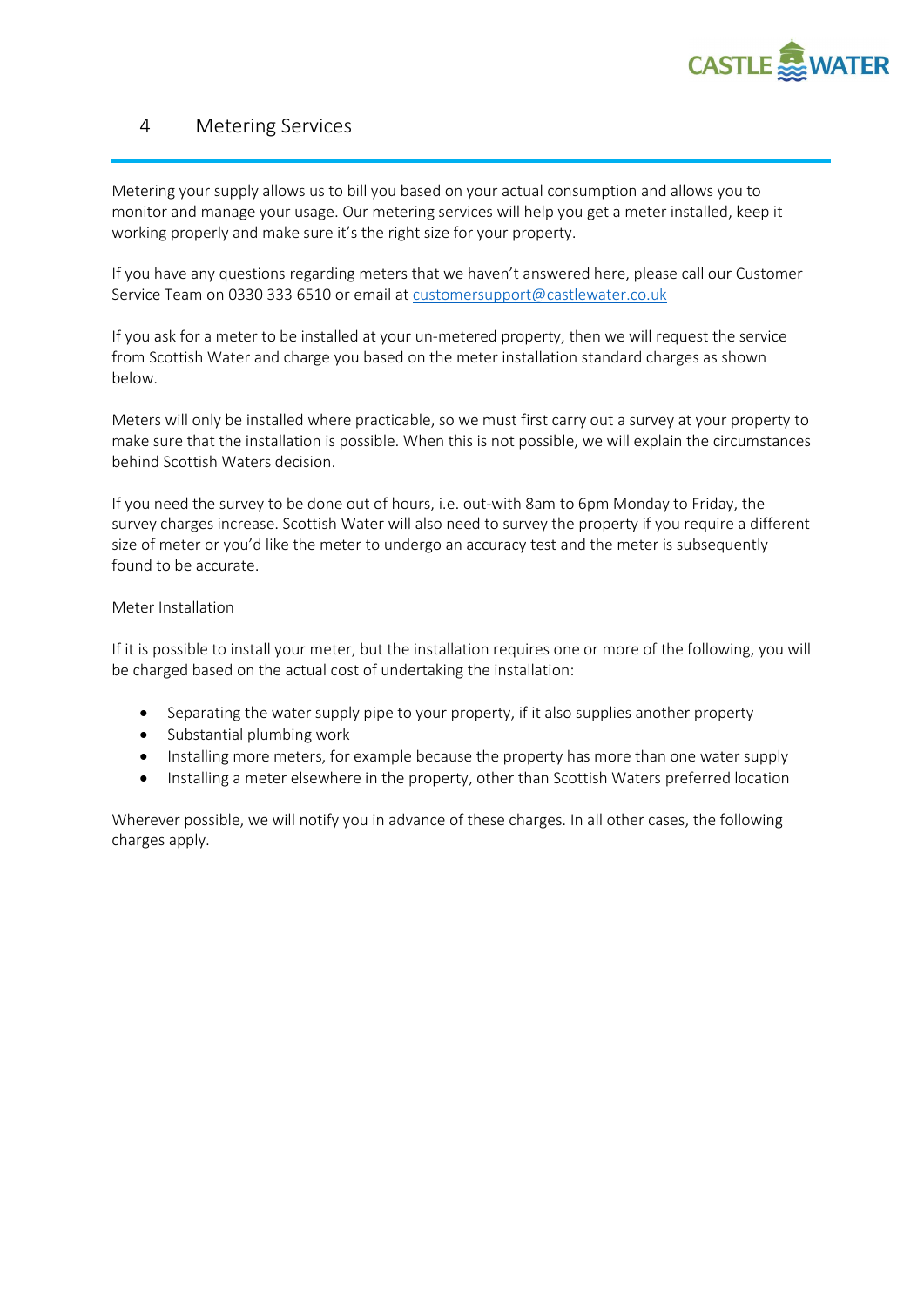

4.1 Survey Charge for Change of Meter

| Activity                    | Charge                    | Abortive Visit Charge     |
|-----------------------------|---------------------------|---------------------------|
| In-hours Meter Survey       | £213.92                   | £178.08                   |
| Out-of-hours Meter Survey   | F281.34                   | £234.30                   |
| Meter Surveys Requiring     | Reasonable Costs Incurred | Reasonable Costs Incurred |
| <b>Additional Resources</b> |                           |                           |

# 4.2 Survey Charge for Meter Accuracy Test

| Activity                            | Charge               | Abortive Visit Charge      |
|-------------------------------------|----------------------|----------------------------|
| <b>Survey During Standard Hours</b> | £106.96              | £89.04                     |
| for the First Hour                  |                      |                            |
| Survey During Standard Hours        | £71.34               |                            |
| per Hour Thereafter                 |                      |                            |
| Survey out-with Standard            | £140.67              | £117.15                    |
| Hours for the First Hour            |                      |                            |
| Survey out-with Standard            | £93.63               |                            |
| Hours per Hour Thereafter           |                      |                            |
| Survey requiring additional         | Based on Actual Cost | Based on 1 Hour 15 Minutes |
| resources during or out-with        |                      |                            |
| standard hours                      |                      |                            |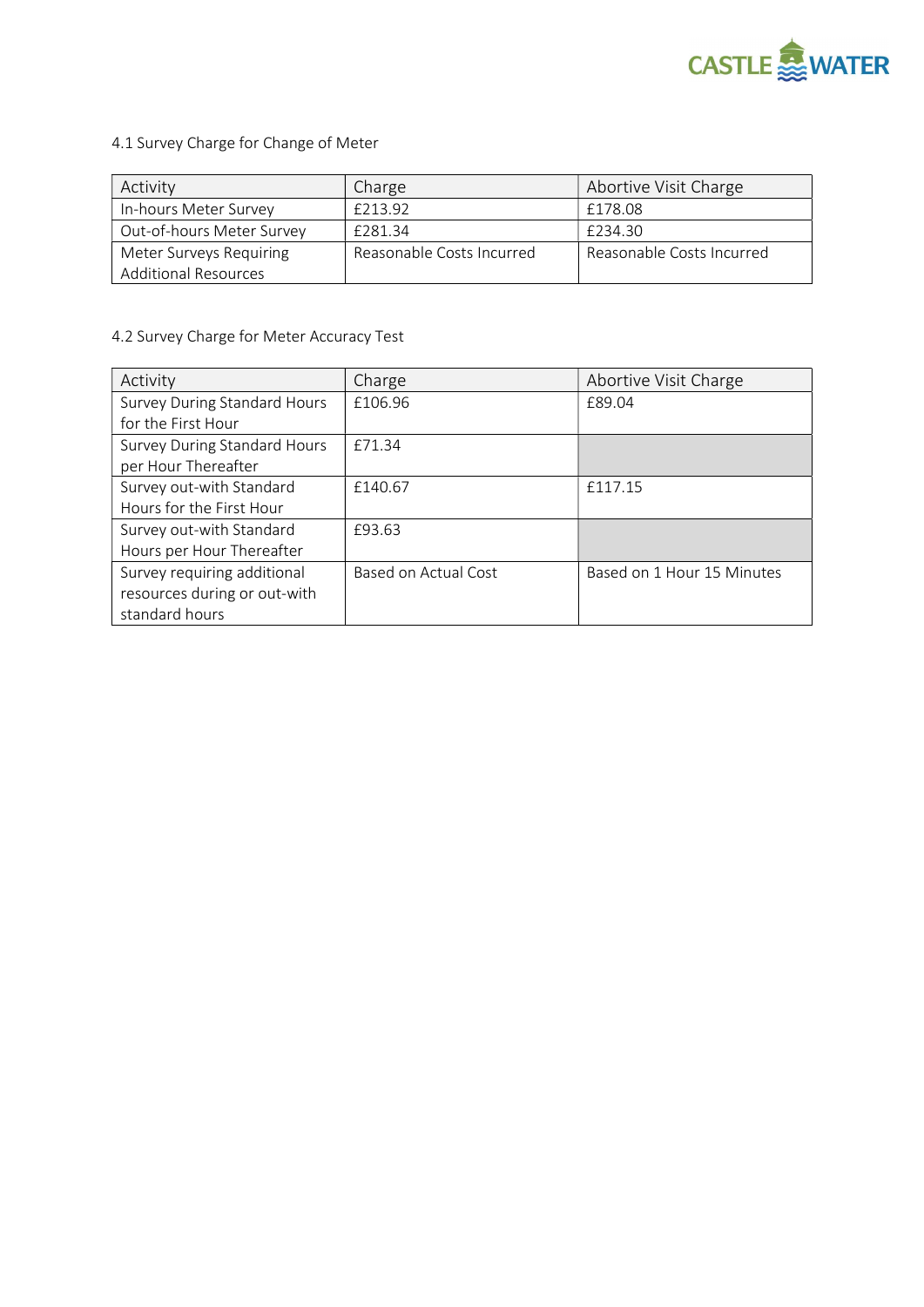

## 4.3 Meter Installation

| Meter Size (mm)                             | 15       | 20       | 25       | 30       | 40       | 50       | 80       | 100      | 150      |
|---------------------------------------------|----------|----------|----------|----------|----------|----------|----------|----------|----------|
| Above Ground / Internal Meter               | £329.58  | £345.27  | £397.59  | £476.05  | £810.87  | £1043.67 | £1179.68 | £1422.95 | £1692.37 |
| Below Ground Meter (No Dig Up)              | £517.90  | £533.59  | £585.93  | £664.39  | £708.87  | £1323.55 | £1459.56 | £1702.83 | £1974.86 |
| Below Ground Dig Up and Rebuild Chamber in  | £1067.20 | £1082.90 | £1101.20 | £1135.22 | £1213.69 | £1632.82 | £1770.84 | £2014.09 | £2283.52 |
| Verge                                       |          |          |          |          |          |          |          |          |          |
| Below Ground Dig Up and Rebuild Chamber in  | £1067.20 | £1082.90 | £1101.20 | £1135.22 | £1213.69 | £1632.82 | £1770.84 | £2014.09 | £2283.52 |
| Surfaced Footpath                           |          |          |          |          |          |          |          |          |          |
| Below Ground Dig Up and Rebuild Chamber in  | £1430.78 | £1446.49 | £1532.56 | £1577.27 | £1621.72 | £1854.55 | £1990.56 | £2233.81 | £2503.23 |
| Surfaced Road                               |          |          |          |          |          |          |          |          |          |
| Below Ground no Dig Up + MSM Meter in Verge | £196.00  | £208.32  | £221.31  |          |          |          |          |          |          |
| Below Ground, dig up and install ebco box + | £740.25  | £745.48  | £792.56  |          |          |          |          |          |          |
| MSM meter in verge                          |          |          |          |          |          |          |          |          |          |
| Below ground, dig up and install ebco box + | £824.88  | £837.31  | £923.44  |          |          |          |          |          |          |
| MSM meter in surfaced footpath              |          |          |          |          |          |          |          |          |          |
| Below ground, dig up and install ebco box + | £1056.47 | £1061.97 | £1109.06 |          |          |          |          |          |          |
| MSM meter in road                           |          |          |          |          |          |          |          |          |          |

| Meter Size (mm)                            | 200      | 250      | 300      | 350      | 400      | 450      | 500      | 600      |
|--------------------------------------------|----------|----------|----------|----------|----------|----------|----------|----------|
| Above Ground / Internal Meter              | £763.84  | £1111.37 | £1298.41 | £1798.49 | £2235.52 | £2511.1  | £3047.63 | £3810.01 |
| Below Ground Meter (No Dig Up)             | £782.99  | £1130.41 | £1317.56 | £2146.03 | £2626.84 | £2902.48 | £3504.48 | £4310.65 |
| Below Ground Dig Up and Rebuild Chamber in | £1955.96 | £2307.31 | £2544.41 | £5251.90 | £6013.39 | £6288.91 | £6891.02 | £7697.20 |
| Verge                                      |          |          |          |          |          |          |          |          |
| Below Ground Dig Up and Rebuild Chamber in | £2035.60 | £2383.24 | £2570.40 | £5372.08 | £6098.84 | £6374.48 | £6976.36 | £7782.65 |
| Surfaced Footpath                          |          |          |          |          |          |          |          |          |
| Below Ground Dig Up and Rebuild Chamber in | £2324.22 | £2549.56 | £2870.67 | £5674.25 | £6855.40 | £7251.10 | £7852.99 | £8659.28 |
| Surfaced Road                              |          |          |          |          |          |          |          |          |

Charge for Abortive Visit - £89.04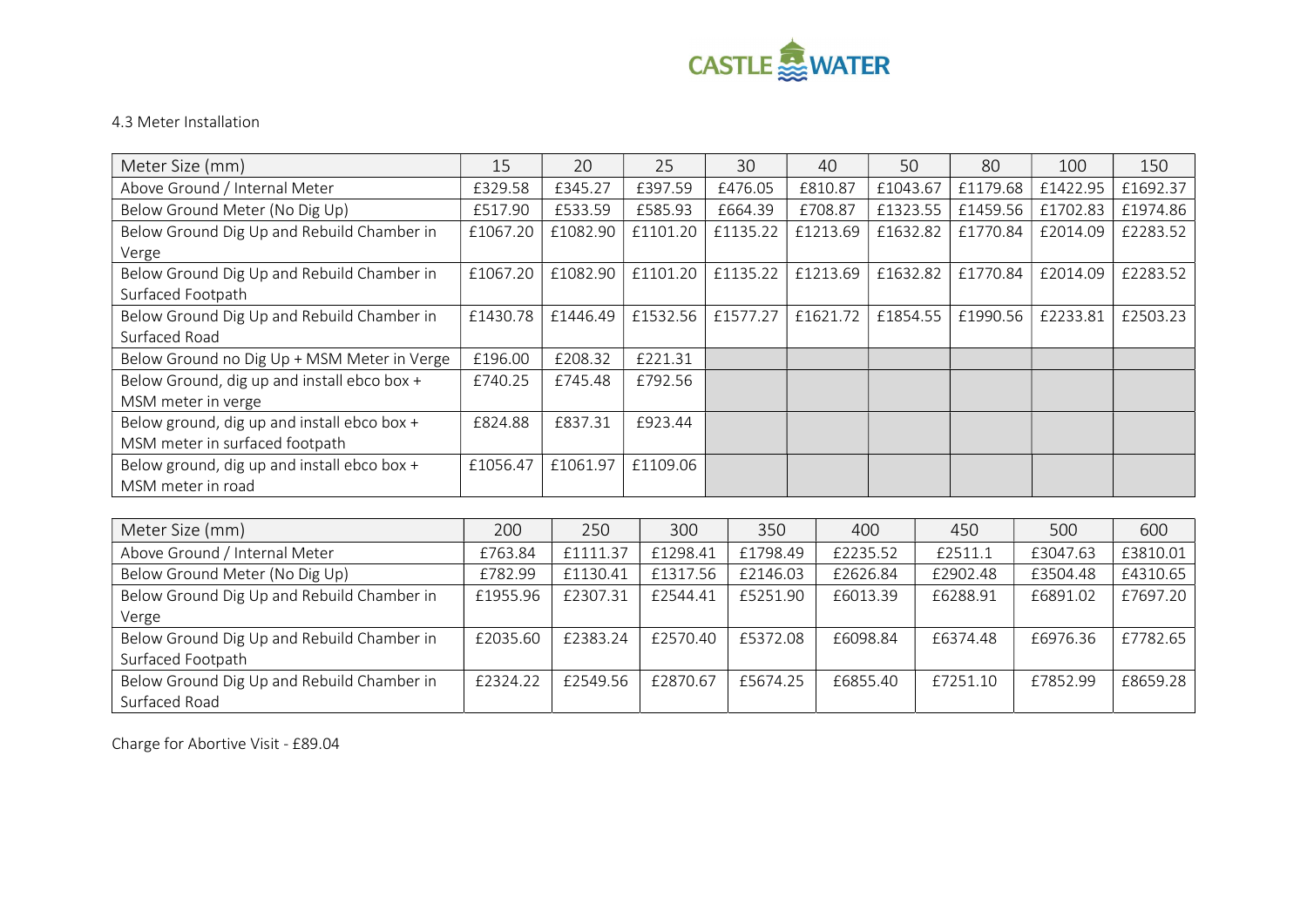

## 4.4 Changing Meter Sizes

| Meter Size (mm)                             | 15       | 20       | 25       | 30       | 40       | 50       | 80       | 100      | 150      |
|---------------------------------------------|----------|----------|----------|----------|----------|----------|----------|----------|----------|
| Above Ground / Internal Meter               | £217.61  | £244.94  | £278.65  | £322.67  | £541.63  | £595.16  | £678.27  | £763.84  | £904.17  |
| Below Ground Meter (No Dig Up)              | £229.04  | £256.36  | £289.96  | £334.20  | £560.67  | £614.20  | £697.42  | £737.63  | £923.21  |
| Below Ground Dig Up and Rebuild Chamber in  | £799.00  | £826.33  | £914.48  | £958.38  | £1074.97 | £1303.56 | £1392.60 | £1432.92 | £1915.31 |
| Verge                                       |          |          |          |          |          |          |          |          |          |
| Below Ground Dig Up and Rebuild Chamber in  | £861.61  | £888.94  | £973.05  | £1017.29 | £1148.78 | £1356.43 | £1458.68 | £1498.89 | £1996.51 |
| Surfaced Footpath                           |          |          |          |          |          |          |          |          |          |
| Below Ground Dig Up and Rebuild Chamber in  | £1008.33 | £1035.66 | £1123.80 | £1167.82 | £1305.36 | £1512.89 | £1622.99 | £1663.42 | £2166.97 |
| Surfaced Road                               |          |          |          |          |          |          |          |          |          |
| Below Ground no Dig Up + MSM Meter in Verge | £382.92  | £395.36  | £485.40  |          |          |          |          |          |          |
| Below Ground, dig up and install ebco box + | £811.77  | £827.23  | £914.48  |          |          |          |          |          |          |
| MSM meter in verge                          |          |          |          |          |          |          |          |          |          |
| Below ground, dig up and install ebco box + | £874.38  | £889.84  | £973.05  |          |          |          |          |          |          |
| MSM meter in surfaced footpath              |          |          |          |          |          |          |          |          |          |
| Below ground, dig up and install ebco box + | £1021.32 | £1036.78 | £1123.80 |          |          |          |          |          |          |
| MSM meter in road                           |          |          |          |          |          |          |          |          |          |

| Meter Size (mm)                            | 200      | 250      | 300      | 350      | 400      | 450       | 500       | 600 |
|--------------------------------------------|----------|----------|----------|----------|----------|-----------|-----------|-----|
| Above Ground / Internal Meter              | £1600.36 | £1950.36 | £3018.51 | £4552.12 | £5343.29 | £6389.37  | £8518.27  |     |
| Below Ground Meter (No Dig Up)             | £1638.56 | £1988.56 | £3396.06 | £4929.56 | £5764.64 | £6810.60  | £9005.24  |     |
| Below Ground Dig Up and Rebuild Chamber in | £2792.49 | £3146.41 | £4597.26 | £8165.92 | £9121.05 | £10167.02 | £12361.77 |     |
| Verge                                      |          |          |          |          |          |           |           |     |
| Below Ground Dig Up and Rebuild Chamber in | £2872.35 | £3222.35 | £4717.44 | £8251.37 | £9206.40 | £10252.48 | £12447.00 |     |
| Surfaced Footpath                          |          |          |          |          |          |           |           |     |
| Below Ground Dig Up and Rebuild Chamber in | £3160.75 | £3388.56 | £4959.36 | £9008.04 | £9962.96 | £11129.10 | £13323.74 |     |
| Surfaced Road                              |          |          |          |          |          |           |           |     |

Charge for Abortive Visit - £89.04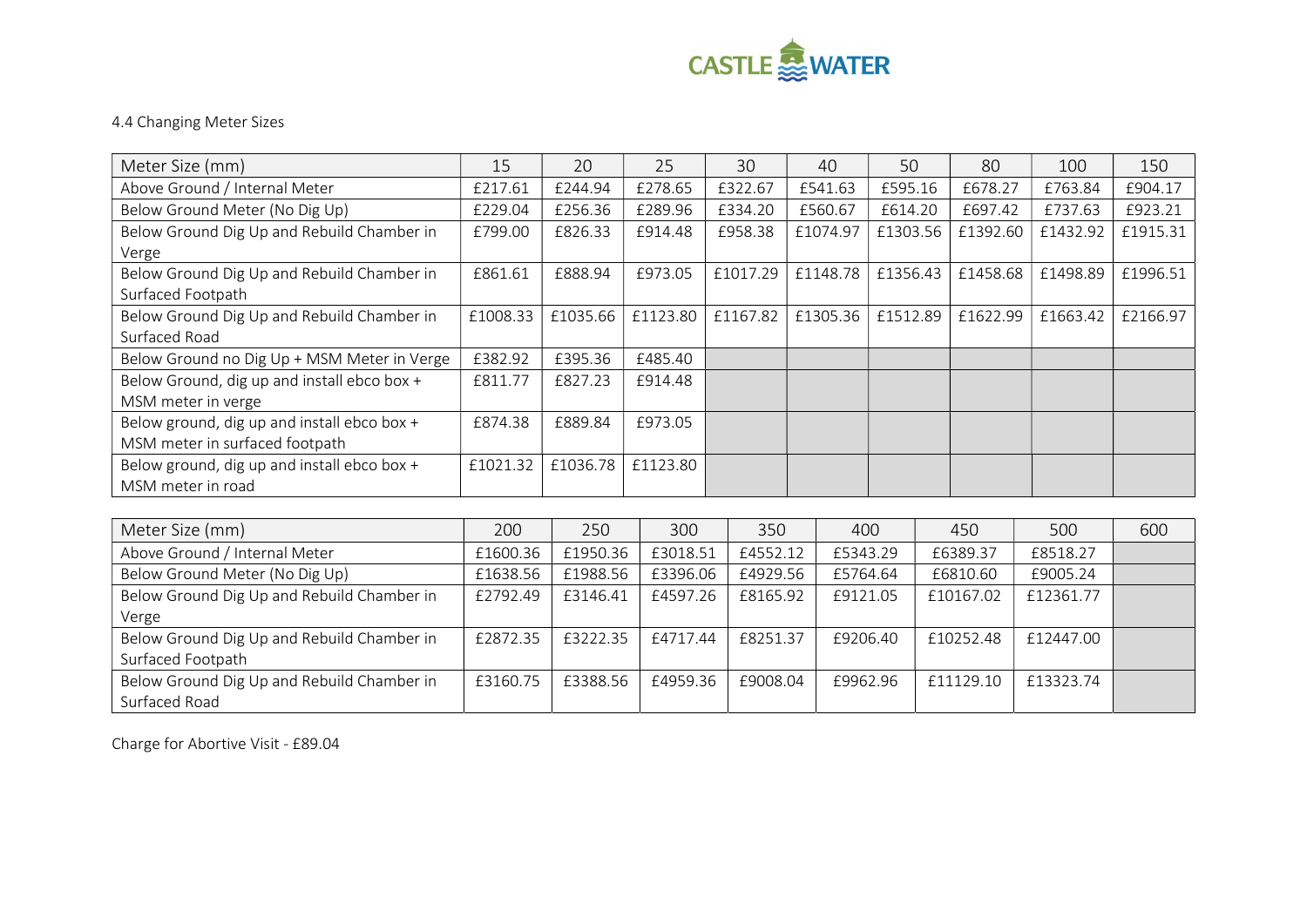

### 4.5 Replacing or Repairing Damaged Meter

It is your responsibility to make sure that your meter is protected and kept in good condition. If your meter is damaged by frost or by someone other than a representative of Castle Water or Scottish Water, then the charge below will apply for repairing the meter. Wherever possible, we will notify you in advance of these charges.

We may also charge you for the volume of water that we estimate would have passed through the damaged meter during the time that it was damaged.

| Meter Size (mm)                             | 15      | 20      | 25       | 30       | 40       | 50       | 80       | 100      | 150      |
|---------------------------------------------|---------|---------|----------|----------|----------|----------|----------|----------|----------|
| Above Ground / Internal Meter               | £183.12 | £210.44 | £244.27  | £288.28  | £449.90  | £477.68  | £591.69  | £615.21  | £646.12  |
| Below Ground Meter (No Dig Up)              | £206.08 | £233.40 | £267.12  | £311.24  | £487.98  | £515.87  | £629.77  | £653.40  | £684.32  |
| Below Ground Dig Up and Rebuild Chamber in  | £745.47 | £772.80 | £860.94  | £904.96  | £979.21  | £1182.16 | £1303.90 | £1327.53 | £1653.34 |
| Verge                                       |         |         |          |          |          |          |          |          |          |
| Below Ground Dig Up and Rebuild Chamber in  | £812.00 | £839.32 | £923.44  | £967.56  | £1056.94 | £1238.94 | £1372.00 | £1395.52 | £1738.46 |
| Surfaced Footpath                           |         |         |          |          |          |          |          |          |          |
| Below Ground Dig Up and Rebuild Chamber in  | £954.80 | £982.12 | £1070.27 | £1114.40 | £1209.71 | £1391.71 | £1534.40 | £1557.92 | £1904.78 |
| Surfaced Road                               |         |         |          |          |          |          |          |          |          |
| Below Ground no Dig Up + MSM Meter in Verge | £196.00 | £208.32 | £221.31  |          |          |          |          |          |          |
| Below Ground, dig up and install ebco box + | £758.35 | £770.67 | £860.94  |          |          |          |          |          |          |
| MSM meter in verge                          |         |         |          |          |          |          |          |          |          |
| Below ground, dig up and install ebco box + | £824.88 | £837.31 | £923.44  |          |          |          |          |          |          |
| MSM meter in surfaced footpath              |         |         |          |          |          |          |          |          |          |
| Below ground, dig up and install ebco box + | £967.79 | £980.22 | £1070.27 |          |          |          |          |          |          |
| MSM meter in road                           |         |         |          |          |          |          |          |          |          |
| Above Ground Replace Helix 4000 Mechanism   |         |         |          |          | £284.92  | £291.64  | £355.37  | £381.13  | £406.89  |
| Below Ground Replace Helix 4000 Mechanism   |         |         |          |          | £304.08  | £310.68  | £374.52  | £400.28  | £426.04  |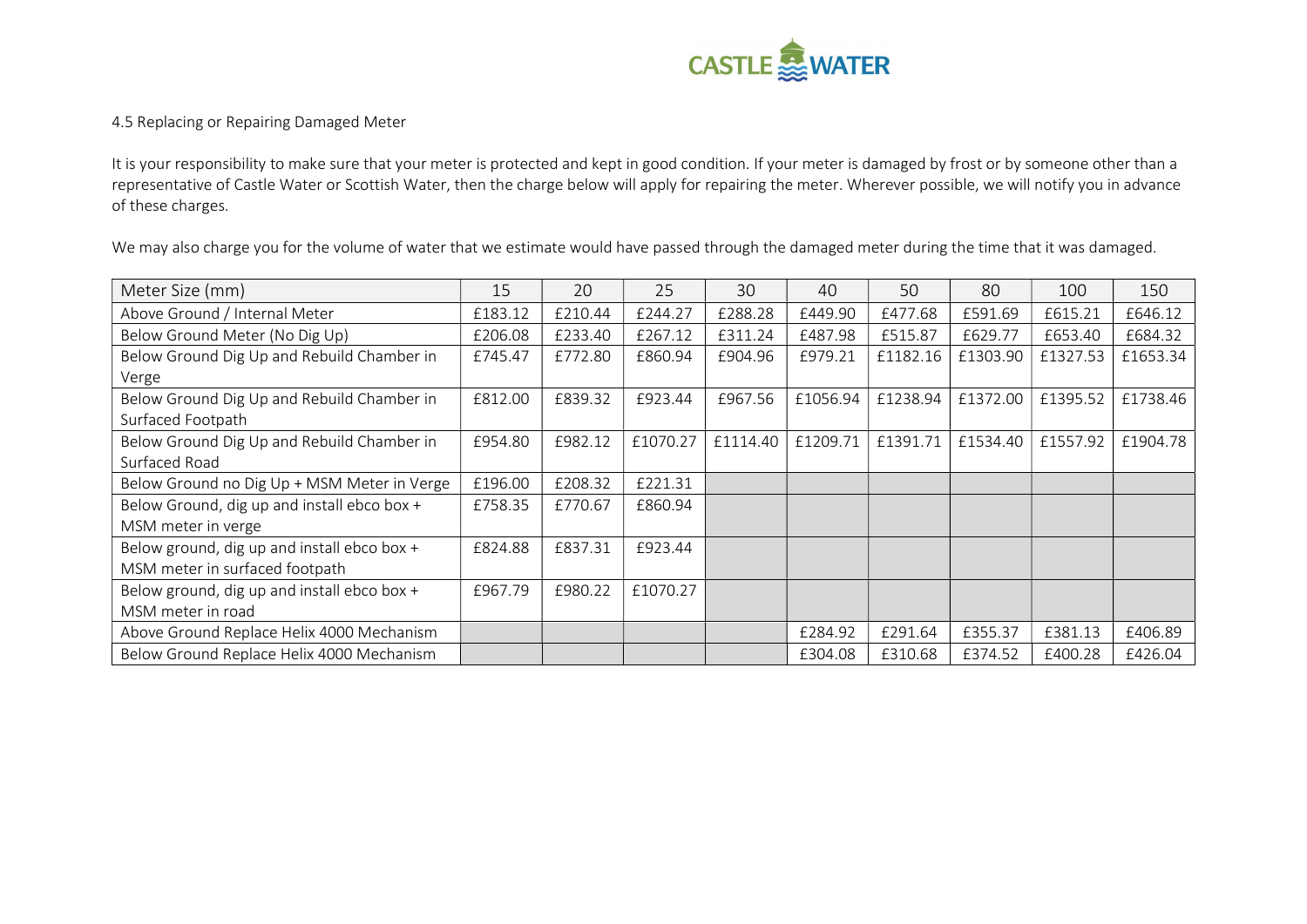

## 4.5 Replacing or Repairing Damaged Meter (Continued)

| Meter Size (mm)                            | 200      | 250      | 300      | 350      | 400      | 450      | 500      | 600      |
|--------------------------------------------|----------|----------|----------|----------|----------|----------|----------|----------|
| Above Ground / Internal Meter              | £744.80  | £1092.22 | £1279.37 | £1779.45 | £2216.48 | £2492.22 | £3028.48 | £3790.86 |
| Below Ground Dig Up and Rebuild Chamber in | £782.99  | £1130.41 | £1317.56 | £2146.03 | £2626.84 | £2902.48 | £3504.48 | £4310.65 |
| Surfaced Road                              |          |          |          |          |          |          |          |          |
| Below Ground Meter (No Dig Up)             | £1955.96 | £2307.31 | £2544.41 | £5251.90 | £6031.39 | £6288.91 | £6891.02 | £7697.20 |
| Below Ground Dig Up and Rebuild Chamber in | £2035.60 | £2383.24 | £2570.40 | £5372.08 | £6098.84 | £6374.48 | £3976.36 | £7782.65 |
| Verge                                      |          |          |          |          |          |          |          |          |
| Below Ground Dig Up and Rebuild Chamber in | £2324.22 | £2549.56 | £2870.67 | £5674.25 | £6855.40 | £7251.10 | £7852.99 | £8659.28 |
| Surfaced Footpath                          |          |          |          |          |          |          |          |          |
| Above Ground Replace Helix 4000 Mechanism  | £527.96  | £572.76  | £655.76  |          |          |          |          |          |
| Below Ground Replace Helix 4000 Mechanism  | £547.00  | £630.00  | £674.68  |          |          |          |          |          |

Charge for Abortive Visit - £89.04

#### 4.6 Meter Accuracy Test

If you believe that your water meter is not registering correctly, then we can arrange for it to be tested by Scottish Water. If the meter is found to be recording your usage accurately (within 5%), you will be charged for the testing, as per below. If it has been recording your usage inaccurately, this will be corrected at no cost to you.

| $\sim$<br>Meter .<br>Size<br>(mm) | --                                        | $\overline{C}$<br>$\sim$ | $\sim$ $-$<br>_ _ | $\Omega$<br>οU | 40      | <b>50</b>                                   | 8C                  | 100     | $1 - 0$<br>ᅩ◡◡ |
|-----------------------------------|-------------------------------------------|--------------------------|-------------------|----------------|---------|---------------------------------------------|---------------------|---------|----------------|
| Meter,<br>l est<br>Accuracy       | $\rightarrow$<br>$C = 10$<br>⊥⊃4!்<br>⊤∪. | £540.71                  | £540.71           | £540.71        | £540.71 | $\overline{\phantom{a}}$<br>$-540$<br>rv. / | F877<br>LO.<br>72.J | £936.76 | £1030.40       |

| $\sim$<br>Meter<br>(mm<br>Size                     | 200                                                             | 750<br>∠⊃∪           | 300                       | $\cap$ $\cap$<br>ouc                      | 400                             | Δ.<br>437                | 500      | $\sim$<br>טטט |
|----------------------------------------------------|-----------------------------------------------------------------|----------------------|---------------------------|-------------------------------------------|---------------------------------|--------------------------|----------|---------------|
| natar ا<br>$AC^*$<br>Accuracy<br><b>TVIET</b><br>ັ | 0.127C<br>$ \sim$<br>$\overline{\phantom{a}}$<br>, o.o.<br>---- | 0.170112<br>£1/24.12 | $-1$ -11.28 $\frac{1}{2}$ | £3067<br>$\overline{\phantom{0}}$<br>45.′ | $\cap$ $\cap$<br>}548.38<br>–⊃— | £2Q767R<br>ں رے<br>10.10 | £4578.89 | £5690.83      |

Charge for Abortive Visit - £89.04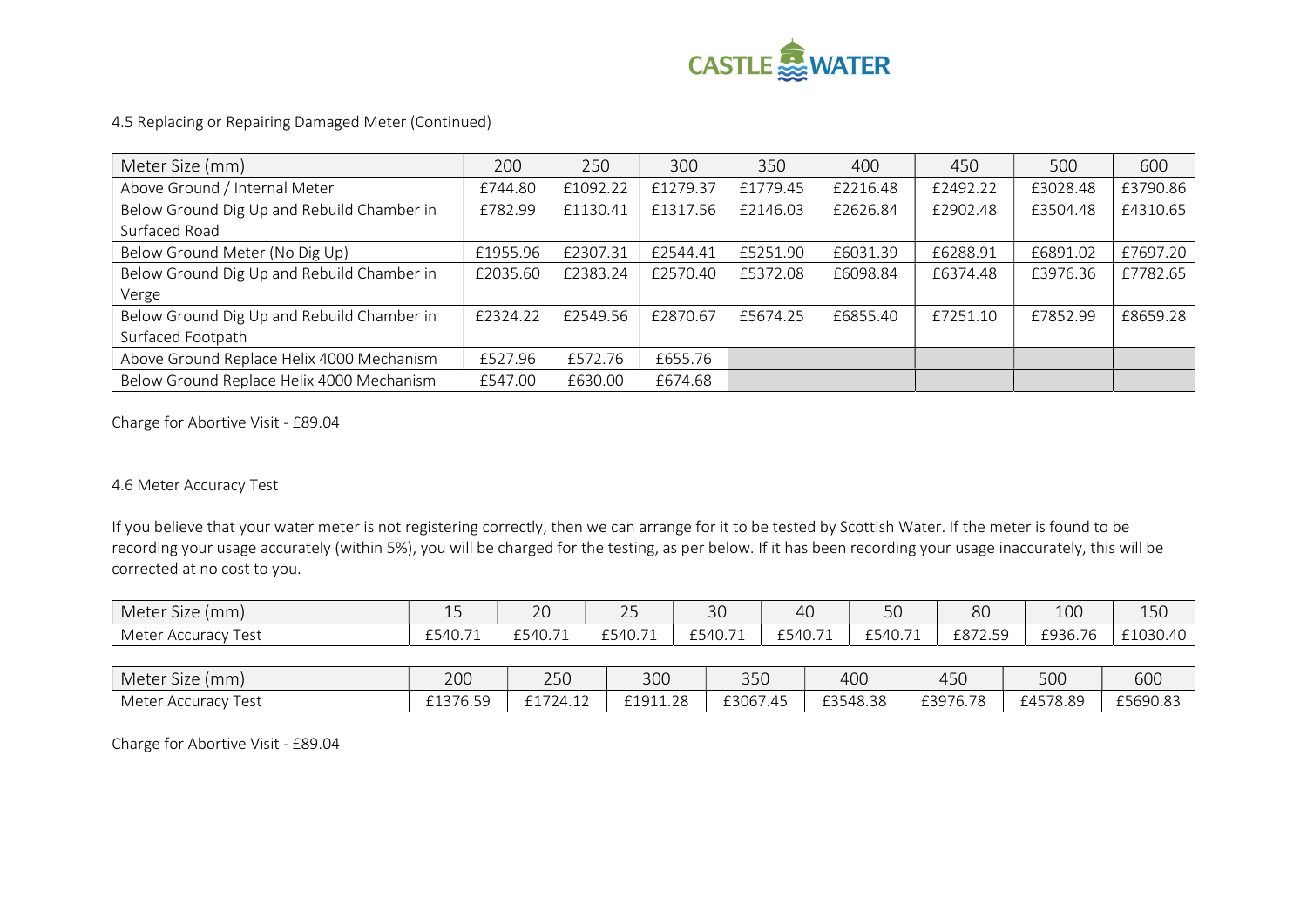

# 5 New Connections

Castle Water will process applications for all new connections to the public network for all commercial developments, but Scottish Water will process all non-commercial applications directly.

There is an application fee of £101.36+VAT that applied to all new connection applications. If you decide not to proceed with the connection, this will not be refunded.

There are four main elements to the new connection charge. Any additional costs will be quotes to you in advance of any work being carried out.

- Infrastructure Charge
- Connection Charge
- Inspection Charge
- Building Water

#### 5.1 Infrastructure Charge

For new properties, or properties that have not previously been connected to the network, you will be charged for each connection to the public water mains or sewerage network.

For commercial house developments and self-build houses, the infrastructure charge will be applied by Scottish Water; for non-household developments, the infrastructure charge will be applied by Castle Water as described below.

The infrastructure charge may also apply where a site is redeveloped, resulting in a greater demand for water from the site.

The standard charge applies to each property or sub unit. For example, a development incorporating a block of six offices units will be charged six infrastructure charges.

| Water    | £393.23 per property or sub unit |
|----------|----------------------------------|
| Sewerage | £393.23 per property or sub unit |

This charge is payable in advance of the connection work taking place.

#### 5.2 Connection Charges

If your development includes business or industrial units, then Castle Water can arrange for new communication pipes to be connected to the existing network, or for an inspection to take place to ensure that your own connection work meets all the relevant construction standards. Please note, the communication pipe is the pipe between the public main and the boundary of the road the main is in.

All connections to the public mains and sewerage network must be inspected; however, if your development is entirely domestic, then Scottish Water will provide these services for you directly.

If the communication pipe has a diameter no larger than 32mm, we will charge a fixed sum for the connection. An additional charge applies if a second 'manifold' connection is required, and the work will be carried out at the same time as the first connection.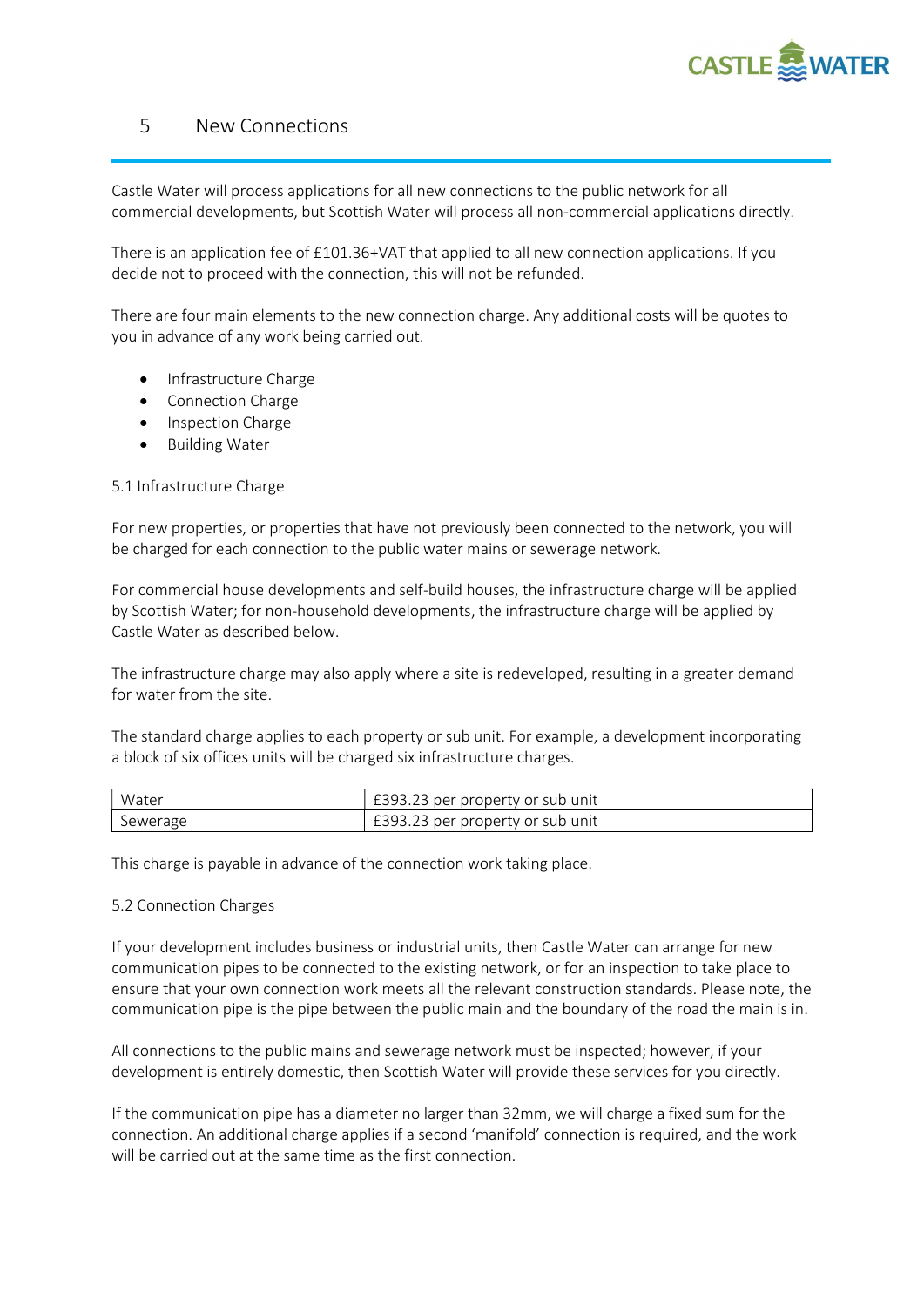

Scottish Water arranges for the labour and material needed to complete the pipe laying work for the connection to the existing trunk main only. You will be responsible for:

- Arranging all excavation work (or providing suitable ducts, or both)
- Filling in and reinstating the footpath and road
- Providing all materials, including a water toby (external stopcock) or meter chamber

If the communication pipe has an outside diameter larger than 32mm, the above still applies, but the charge will reflect the actual cost of the work carried out. You will be asked for an advanced payment based on an estimated cost of the work. If the actual cost is less, we will refund the different; if the actual cost is more, you will be invoiced for the balance.

|                          | Part 2               | Part 3           | Abortive Visit Charge |
|--------------------------|----------------------|------------------|-----------------------|
|                          | (non-trunk main)     | (trunk main)     |                       |
| Connection to live water | £333.64              | Reasonable Costs | Based on 1 Hour 15    |
| mains (32mm outside      |                      | Incurred         | <b>Minutes</b>        |
| diameter and below)      |                      |                  |                       |
| Connection to live water | Reasonable Costs     | Reasonable Costs | Based on 1 Hour 15    |
| mains greater than 32mm  | Incurred             | Incurred         | <b>Minutes</b>        |
| Sewerage connection      | Based on Actual Cost | Based on 1 Hour  | Based on 1 Hour 15    |
|                          |                      | 15 Minutes       | Minutes               |

#### 5.3 Inspection Charges

If you or your contractor have made the water connection to a self-lay main, constructed by agreement with us in accordance with Water for Scotland guidelines, we will charge an inspection fee to approve a water or sewerage connection.

| Activity                     | Charge  | Abortive Visit Charge      |
|------------------------------|---------|----------------------------|
| Inspection Fee (Water)       | £71.00  | Based on 1 Hour 15 Minutes |
| Inspection Fee (Sewerage)    | £71.00  | Based on 1 Hour 15 Minutes |
| Sewer CCTV (Where faults are | £125.21 | N/A                        |
| detected)                    |         |                            |

#### 5.4 Repeat design review charge

All designs for a water connection are subject to review. Where a submission is not to an appropriate standard or is deficient this will be returned for amendment. Repeat design review charges will apply in situations where the resubmitted details are subject to further technical review.

| Type of Review                | Description                    | Charge            |
|-------------------------------|--------------------------------|-------------------|
| Minor Review                  | (Other than Corrections) up to | £47.49            |
|                               | 1 hour                         |                   |
| <b>Standard Repeat Design</b> | 1 to 3 hours                   | £142.58           |
| Review                        |                                |                   |
| Major Repeat Design Review    | More than 3 hours              | $£71.34$ per hour |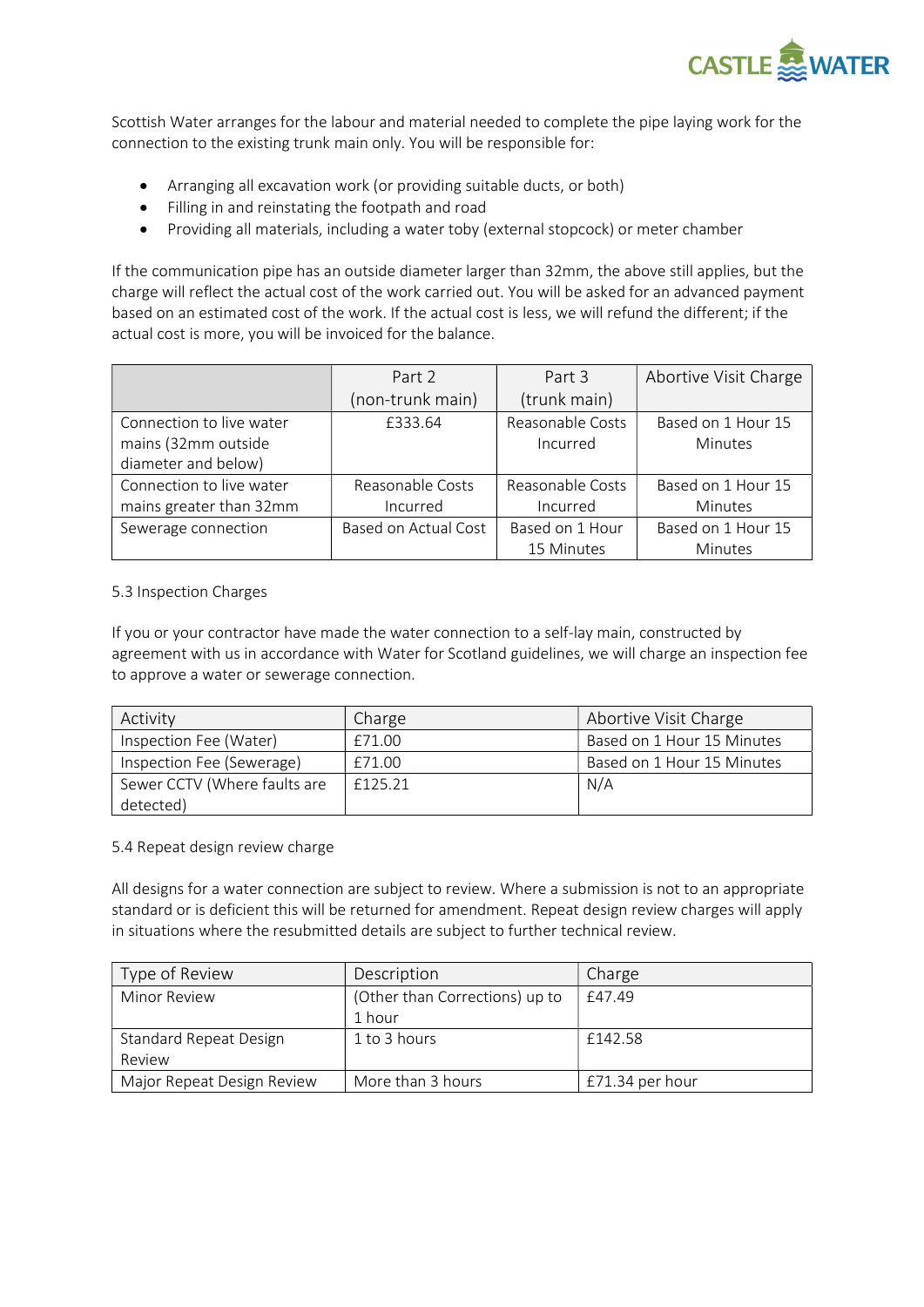

# 6 Building Water

All building water requests for non-household developments should be directed to Castle Water and not Scottish Water. Customers requiring water for self-build houses and commercial house developments should contact Scottish Water directly.

The charges will be zero rated for VAT purposes for all business customers, except those whose main business activity is within Divisions 1 to 5 of the 1980 Standard Industrial Classification. Where applicable, VAT will be added at the standard rate to the charges shown below.

6.1 Water for Business and Industrial Developments

For all other commercial building work, we base the charge on two components, where the site is unmetered:

- A percentage of the estimated cost reported in planning permission applications and building warrant approvals. The total estimated cost is the total price of the contract less the value of any pre-mix concrete.
- The actual cost incurred by us for providing and removing the water supply

| Construction Type                                  | Charge                                            |
|----------------------------------------------------|---------------------------------------------------|
| (Based on construction costs)                      |                                                   |
| All traditional work with a contract price of up   | 0.3% of the total estimated contract price        |
| to £500,000 (excluding costs of ready-mix          |                                                   |
| concrete)                                          |                                                   |
| All traditional work with a contract price greater | 0.3% of the first £500,000 of the total estimated |
| than £500,000 (excluding costs of ready-mix        | contract price, 0.15% for the rest of the total   |
| concrete)                                          | estimated contract price                          |
| All non-traditional work, modernisation and        | 0.15% of the total estimated contract price       |
| cost, rehabilitation contracts (excluding costs of |                                                   |
| ready-mix concrete)                                |                                                   |
| Additional charge for providing and removing       | Based on actual cost                              |
| the water supply                                   |                                                   |

Where Scottish Water has approved that a metered supply can be used to supply building water for construction activities both fixed and volumetric water charges apply, at standard rates and the cost incurred by us for providing and removing the water supply.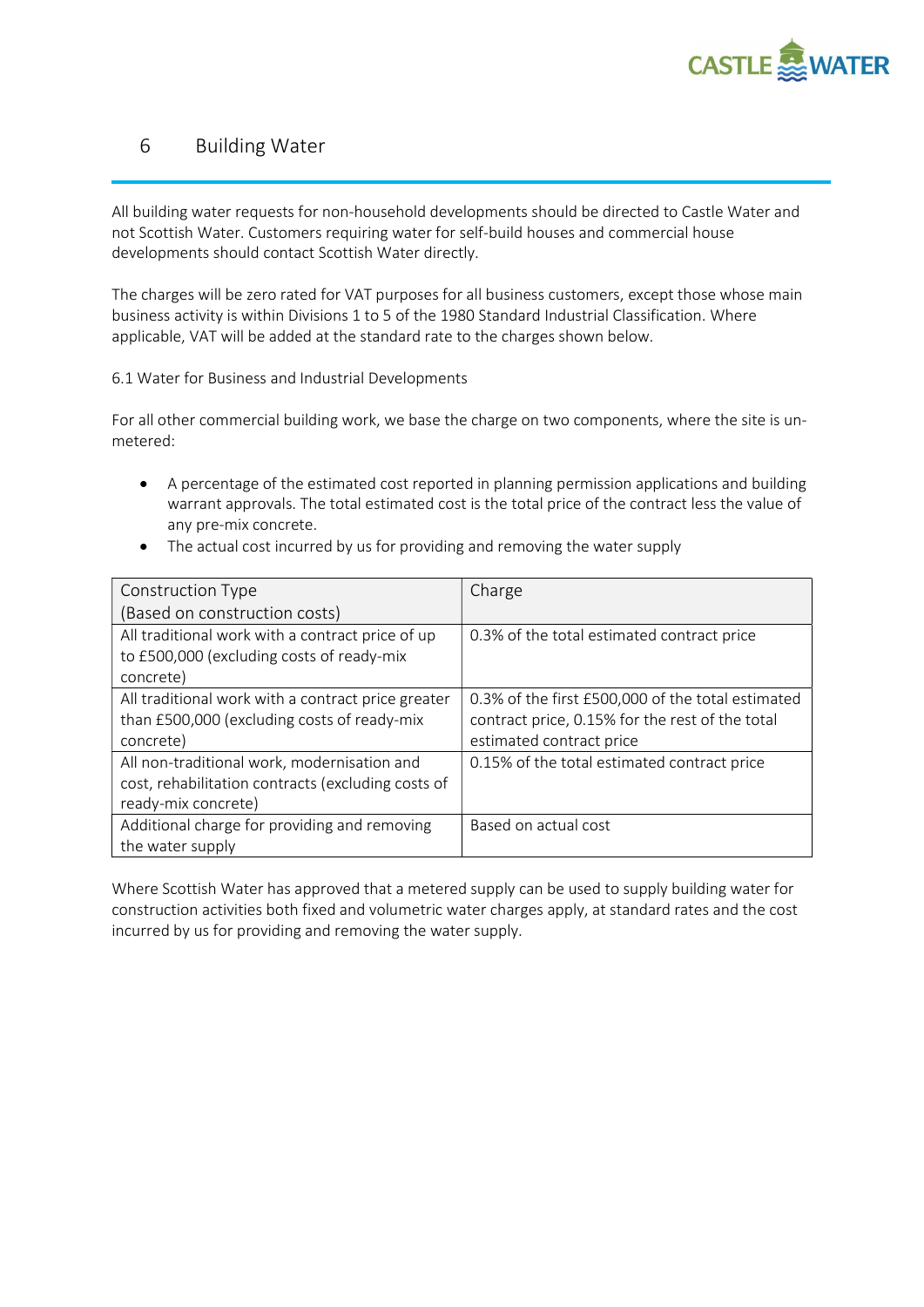

#### 6.2 Site Accommodation Water

Where water and/or waste water supply to site accommodation is un-metered, fixed and volumetric charges will apply in addition to any building water charges. Fixed charges will be based on the 20mm meter annual charge and the number of weeks the supply has been made available. Volumetric charges will be applied using the current metered volumetric charges and an assessment of the volume of water used.

The assessment of the volume of water and waste water used will be calculated using the following formulas:

Water: Number of people using site accommodation x weeks on site x PCC

Waste Water: Number of people using site accommodation x weeks on site x PCC

PCC Per capita consumption for site accommodation charges will be based on the procedure for calculating volume at re-assessed un-metered premised.

| Activity                                     | Charge                                 |
|----------------------------------------------|----------------------------------------|
| Site accommodation charges: fixed charge per | £1.73 per week                         |
| week (water)                                 |                                        |
| Site accommodation charges: fixed charge per | £1.03 per week                         |
| week (waste)                                 |                                        |
| Volumetric charges                           | Same as the current volumetric charges |

#### 7 Sampling and Laboratory Services

The charge for sampling and laboratory services is based on actual cost.

8 Water Byelaws Inspections or on-site advice

If Scottish Water has found contraventions during a water byelaws inspection, a programme of works and timescale for completion will be agreed with you. If the programme and timescales are not adhered to, resulting in additional inspections by Scottish Water, additional charges will be applied.

| Activity                        | Charge                    | Abortive Visit Charge      |
|---------------------------------|---------------------------|----------------------------|
| In hours                        | £106.96                   | £89.04                     |
| For each hour thereafter in     | £71.34                    |                            |
| hours                           |                           |                            |
| Out of hours repeat             | £140.67                   | £117.15                    |
| For each hour thereafter out of | £93.63                    |                            |
| hours                           |                           |                            |
| Additional resources            | Reasonable costs incurred | Based on 1 hour 15 minutes |
| (irrespective of time)          |                           |                            |